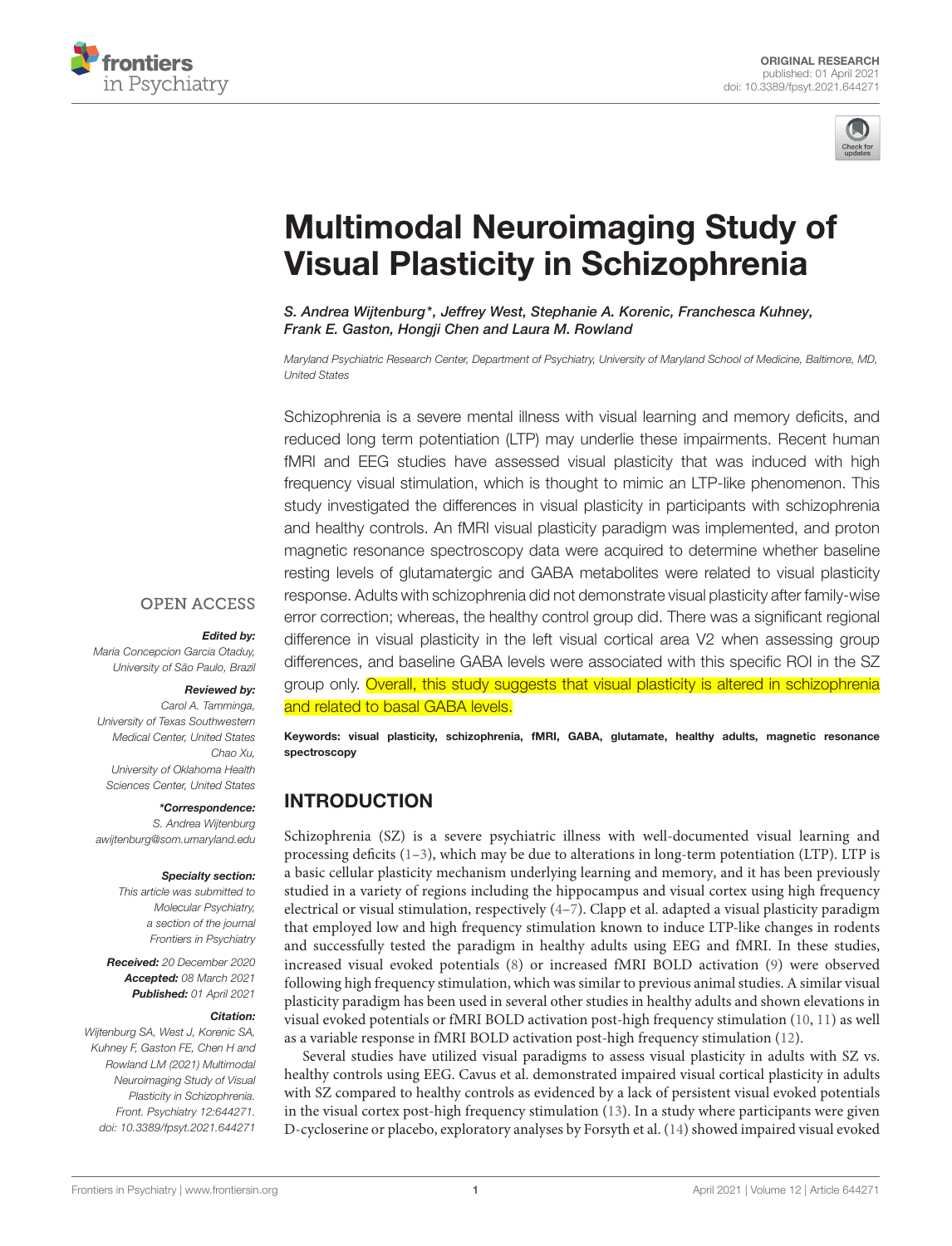potentials post-high frequency stimulation in adults with SZ who received placebo compared to healthy controls who received placebo. The visual plasticity response in the SZ group did not change with administration of 100 mg of D-cycloserine. D'Souza et al. reported an LTP-like enhancement with a dose of a glycine transporter-1 (∼75% occupancy) in adults with SZ [\(15\)](#page-6-11). Another study by Wynn et al. demonstrated a plasticity effect (visual evoked potential post-high frequency stimulation) in both healthy controls and adults with SZ; however, the groups were not significantly different [\(16\)](#page-6-12). In other visual paradigms that employed monocular deprivation or sensory adaption, adults with SZ have significantly reduced visual evoked potential amplitudes compared to controls [\(17,](#page-6-13) [18\)](#page-6-14). Thus, in the literature to date, there appears to be mixed results regarding whether visual plasticity is impaired in SZ.

Glutamate, the primary excitatory neurotransmitter in the human brain, is significantly involved in LTP such that it modulates NMDA receptors, which triggers a cascade of events leading to a long-lasting increase in signal transmission between neurons [\(4,](#page-6-2) [19\)](#page-6-15). Currently, in humans, the only non-invasive methodology to quantify glutamatergic metabolites in vivo is proton magnetic resonance spectroscopy. This technique has been used to show altered levels of glutamatergic metabolites in several different brain regions in adults with SZ [\(20\)](#page-6-16). In addition to glutamate, magnetic resonance spectroscopy can be used to measure glutamine, of which 80% is derived from glutamate involved in neurotransmission, and GABA, the primary inhibitory transmitter in the human brain and modulator of LTP in vivo [\(21\)](#page-6-17). Gaining a better understanding of basal glutamate, glutamine, and GABA levels and the relationship to visual plasticity may provide insight into the mixed visual plasticity results in SZ and in the future, serve as a potential pharmacological treatment target.

The first aim of this study was to test the hypothesis that visual plasticity is reduced in SZ using fMRI. A second aim was to use a multimodal approach to determine whether baseline resting levels of occipital cortex glutamatergic metabolites and GABA as measured using magnetic resonance spectroscopy were related to visual plasticity response as assessed using fMRI. Given that glutamatergic function is altered in SZ and a previous study by our group in healthy controls showed that glutamine was related to visual plasticity [\(11\)](#page-6-7), we hypothesized that the relationship between glutamine to visual plasticity would be weaker in adults with SZ compared to healthy controls. We expected the magnitude of the relationship between glutamate and visual plasticity as well as GABA and visual plasticity to be smaller in adults with SZ compared to healthy controls.

# MATERIALS AND METHODS

All research was conducted at the University of Maryland Center for Brain Imaging Research (CBIR) at the Maryland Psychiatric Research Center. This study was approved by the University of Maryland Baltimore Institutional Review Board, and all participants (both SZ and healthy controls) provided written, informed consent prior to study initiation. Adults with SZ were <span id="page-1-0"></span>TABLE 1 | Participant characteristics, mean (standard deviation).

|                            | Schizophrenia  | <b>Healthy controls</b> | p-value  |
|----------------------------|----------------|-------------------------|----------|
|                            |                |                         |          |
| Gender (M/F)               | 10/7           | 9/9                     | 0.6      |
| Age (years)                | 41.5(15)       | 36.2(16)                | 0.32     |
| Education (years)          | 13.7(2.3)      | 14.6(1.6)               | 0.22     |
| Illness duration (years)   | 20.4(14)       | N/A                     |          |
| Smoker (Yes/No)            | 3/14           | 2/16                    | 0.58     |
| <b>Psychiatric ratings</b> |                |                         |          |
| BPRS (total)               | 39.7 (15.0)    | N/A                     |          |
| <b>BPRS</b> (positive)     | 8.9(6.0)       | N/A                     |          |
| <b>BPRS</b> (negative)     | 7.1(2.0)       | N/A                     |          |
| <b>BNSS</b>                | 17.5(10.1)     | N/A                     |          |
| Antipsychotics'            |                |                         |          |
| 1st Generation             | 1              | N/A                     |          |
| 2nd Generation             | 11             | N/A                     |          |
| <b>Both</b>                | 3              | N/A                     |          |
| None                       | $\mathfrak{p}$ | N/A                     |          |
| <b>Cognitive measures</b>  |                |                         |          |
| <b>HVLT</b>                | 22.1(6.3)      | 26.8(3.6)               | $0.01*$  |
| <b>BVMT</b>                | 17.1(9.1)      | 25.6(5.1)               | $0.02*$  |
| <b>UPSA</b>                | 92.0(11.5)     | 100.8(9.6)              | $0.023*$ |
|                            |                |                         |          |

 $p$  < 0.05, '- number of participants taking these medications, BNSS, Brief Negative Symptom Scale; BPRS, Brief Psychiatric Rating Scale; BVMT, Brief Visuospatial Memory Task; HVLT, Hopkins Verbal Learning Task; UPSA, UCSD Performance Based Skills Assessment.

evaluated for capacity to consent to ensure that each participant fully understood the study procedures. The healthy control data was previously reported in [\(11\)](#page-6-7).

# Participant Characteristics

Seventeen adults with SZ and 18 healthy controls participated in the study. Participant demographics are described in **[Table 1](#page-1-0)**. Adults with SZ were characterized and evaluated with the Structured Clinical Interview for DSM-IV (SCID), the Brief Psychiatric Rating Scale (BPRS) [\(22\)](#page-6-18), and the Brief Negative Symptom Scale (BNSS) [\(23\)](#page-6-19). For both groups, inclusion criteria for the study were: (1) no contraindication for magnetic resonance imaging scanning, (2) no current or past neurological condition, head trauma, or focal findings on an magnetic resonance imaging, or (3) no substance abuse in the past 6 months or lifetime dependence excluding nicotine. The healthy control group had no current or past psychiatric, neurological, or major medical disorders or substance abuse/dependence. Functional capacity was assessed using the UCSD Performance Based Skills Assessment (UPSA-2) [\(24\)](#page-6-20). From the MATRICS Consensus Cognitive Battery (MCCB), verbal and visuo-spatial learning were assessed using the Hopkins Verbal Learning Task— Revised (HVLT) and the Brief Visuospatial Memory Task— Revised (BVMT) [\(25,](#page-6-21) [26\)](#page-6-22).

## Neuroimaging

A Siemens TIM Trio 3T MR system with a 32-channel phased array head coil was utilized for this study. The imaging protocol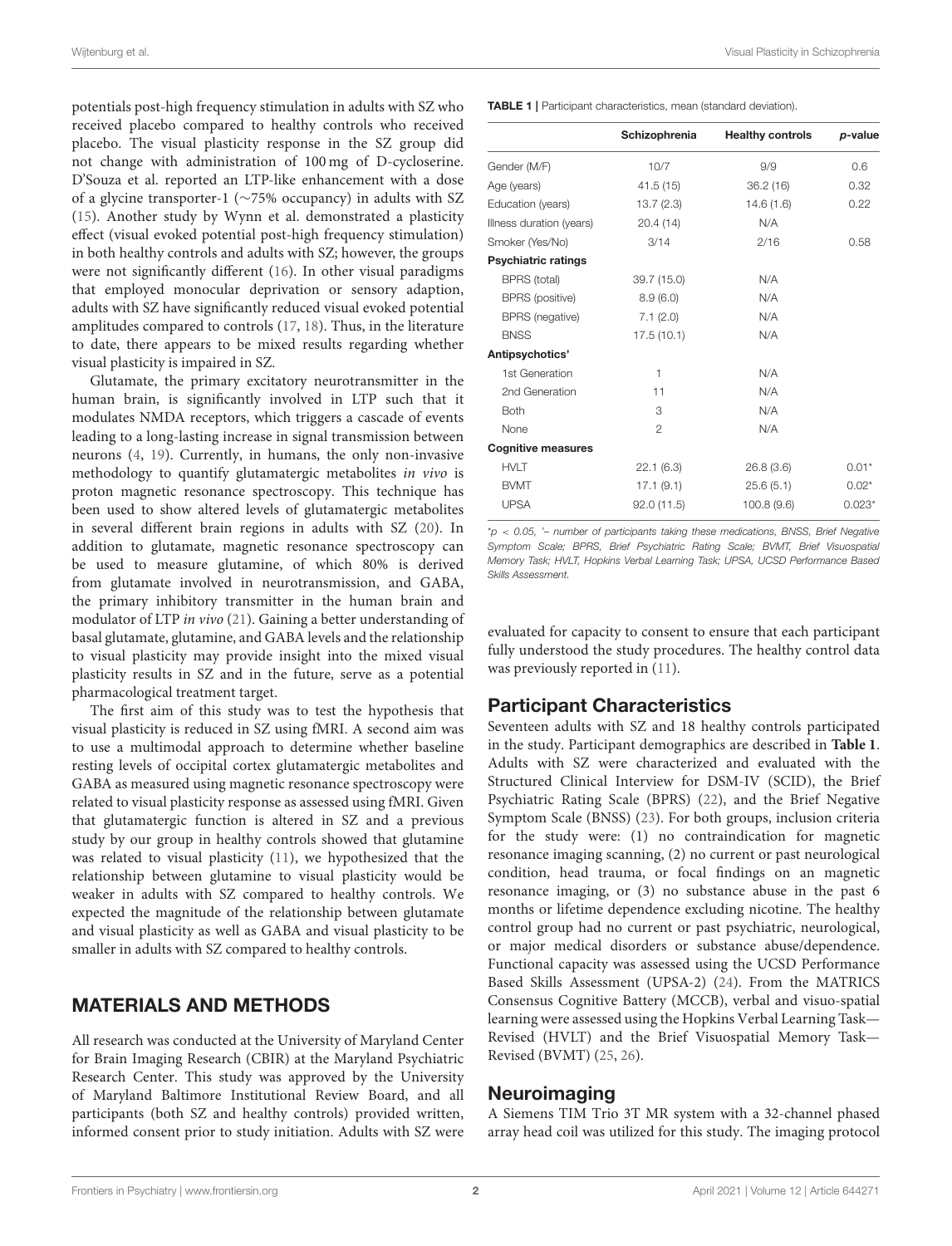consisted of axial  $T_1$ -weighted MP-RAGE images used for both magnetic resonance spectroscopy voxel and echo planar imaging placement, spectroscopy data acquisition, and finally fMRI.

MRS methods were previously described [\(11\)](#page-6-7). Briefly, the magnetic resonance spectroscopy voxel was placed along the midline in the occipital cortex (**[Figure 1](#page-2-0)**) in both groups. Participants were asked to rest but remain awake. To detect glutamate and glutamine, spectra were acquired with phase rotation STEAM (PR-STEAM) [\(27](#page-6-23)-30):  $TR/TM/TE =$ 2,000/10/6.5-ms, VOI  $\sim 3.0 \times 4.0 \times 2.0$ -cm<sup>3</sup>, NEX = 128, and water reference  $NEX = 16$ . Data were post-processed offline using in-house MATLAB code and then quantified in LCModel (6.3-0I). For GABA detection, a macromolecule–suppressed MEGA-PRESS sequence was utilized  $(31)$ : TR/TE = 2,000/68 ms, VOI  $\sim$  3.0  $\times$  4.0  $\times$  2.0-cm<sup>3</sup>, NEX = 256 (128 ON and 128 OFF), and water reference  $NEX = 16$ , and data were quantified in Gannet 2.0. In-house MATLAB code based on Gasparovic et al. [\(32\)](#page-7-1) was used to calculate metabolite levels using water as a reference as well as correct for the proportion of the gray matter (GM), white matter (WM), and cerebrospinal fluid (CSF) within each spectroscopic voxel and relaxation effects. More details regarding quantification are outlined here [\(33\)](#page-7-2). All metabolite levels are reported in institutional units. See **[Figure 1](#page-2-0)** for representative voxel placement and spectra.

fMRI methods were previously described [\(11\)](#page-6-7). In brief, E-Prime 2.0 (Psychology Software Tools, Inc., Sharpsburg, PA, USA) was used to display the visual stimulus: a centrally located flashing checkerboard, based on based on previous studies [\(5,](#page-6-25) [8,](#page-6-4) [10,](#page-6-6) [12,](#page-6-8) [13\)](#page-6-9) and similar to Cavus et al. [\(13\)](#page-6-9) and Lahr et al. [\(12\)](#page-6-8). The task involved two low frequency (0.9 Hz) stimulation runs, one high frequency (9 Hz) stimulation to induce visual plasticity, 2 min of rest, and two runs of low frequency stimulation. During the low frequency stimulation and high frequency stimulation, participants were asked to fixate on a centrally located crosshair except during the 2-min rest period where eyes were closed. During the low frequency stimulation blocks, echoplanar imaging data were acquired  $TR = 2,100$  ms,  $TE = 27$  ms,  $FOV = 220 \times 220$  mm, matrix size =  $128 \times 128$ , Number of slices  $= 39,143$  measurements, voxel size  $= 1.7 \times 1.7 \times 4.0$  mm). Echo planar imaging data were analyzed using MATLAB (R2013a) (The Mathworks Inc., Natick, Massachusetts) and Statistical Parametric Mapping (SPM) 8.0 (Wellcome Trust Center for Neuroimaging, Department of Cognitive Neurology, Institute of Neurology, London: [http://www.fil.ion.ucl.ac.uk/spm\)](http://www.fil.ion.ucl.ac.uk/spm).

First and second level models were previously described [\(11\)](#page-6-7). Briefly, first level models were performed for each group, and second level modeling involved the following contrasts: (post-high frequency stimulation "on"—"off") minus (pre-high frequency stimulation "on"-"off"). Second level analysis for both healthy controls and adults with SZ tested for visual plasticity via a one sample t-test, appropriate for within subject designs. A mask of the spectroscopic voxel was applied to restrict the analyses to only the magnetic resonance spectroscopy region.

#### Statistical Analyses

Using SPSS 23.0 (IBM SPSS Statistics, Armonk, NY, USA), group differences were assessed among the demographic variables via chi-square or *t*-test as appropriate with significance set to  $p <$ 0.05. Normality assessments conducted via the Shapiro-Wilk-test

#### <span id="page-2-1"></span>TABLE 2 | Magnetic resonance spectroscopy metabolite means (standard deviation).

| Metabolites (I.U.)                       | Schizophrenia | <b>Healthy controls</b> | p-value  |
|------------------------------------------|---------------|-------------------------|----------|
| Glutamate (Glu)                          | 7.4(1.3)      | 6.6(0.7)                | $0.021*$ |
| Glutamine (Gln)                          | 2.2(0.6)      | 1.8(0.4)                | $0.016*$ |
| <b>GABA</b>                              | 0.87(0.2)     | 0.95(0.2)               | 0.22     |
| Linewidth (LW) <sup>a</sup>              | 0.046(0.02)   | 0.042(0.01)             | 0.55     |
| Signal-to-Noise Ratio (SNR) <sup>a</sup> | 73 (18)       | 76 (16)                 | 0.67     |
|                                          |               |                         |          |

\*p < 0.05, 1 Glu and 1 Gln were excluded, 3 GABA datasets were excluded.

aLW and SNR as computed by LCModel.

I.U., institutional units.



<span id="page-2-0"></span>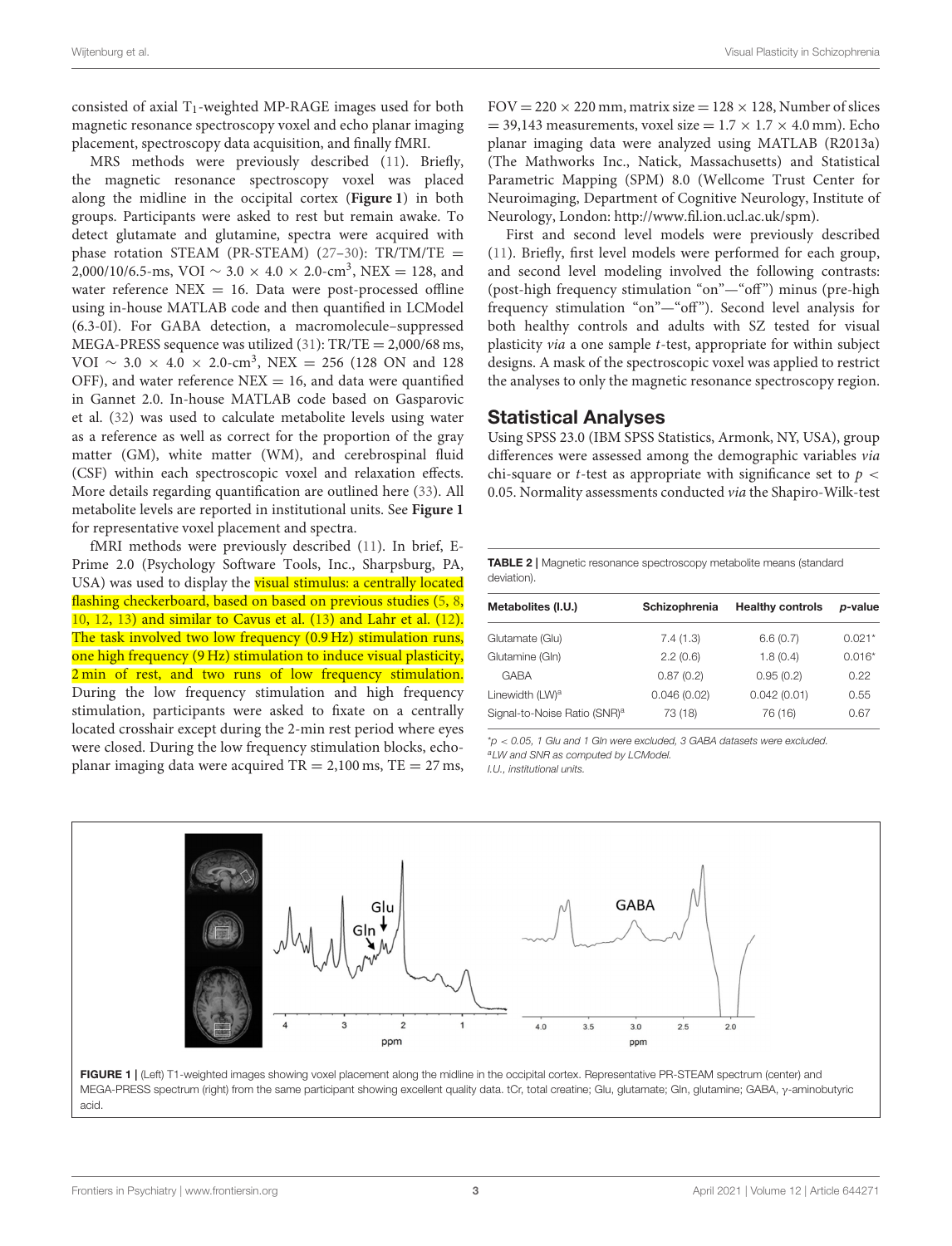revealed that the data were normally distributed. For the three metabolites of interest, *t*-tests with significance set at  $p \leq$ 0.05 were performed to examine differences between the two groups. Similarly, *t*-tests with significance set at  $p < 0.05$  were also computed for magnetic resonance spectroscopy quality factors such as linewidth (LW), signal-to-noise ratio (SNR), and metabolite Cramer Rao Lower Bounds (CRLBs) or GABA fit errors to examine whether data were of similar quality between groups.

Visual plasticity within group differences were considered significant with a threshold set to  $p < 0.05$  FWE-corrected. For between group visual plasticity differences, small volume correction with a region of interest diameter of 4 mm was applied to examine differences in visual plasticity between adults with SZ and healthy controls with significance threshold set to  $p < 0.05$ , Family Wise Error (FWE)-corrected.

To examine the relationship between visual plasticity and metabolites, correlations were computed using SPSS 27.0 (IBM SPSS Statistics, Armonk, NY, USA) between region of interest values extracted from significant activations using MarsBar [\(5\)](#page-6-25) with 4 mm radius and the three metabolite levels ( $p =$ 0.05/3). In the SZ group, exploratory analyses were conducted to determine whether cognition function or symptom ratings related to visual plasticity.

# RESULTS

## **Demographics**

The two groups were well-matched in terms of gender, age, education, and smoking  $(p's > 0.05,$  **[Table 1](#page-1-0)**). There were significant differences in terms of Hopkins Verbal Learning Test  $(p = 0.01)$ , Brief Visuospatial Memory Test  $(p = 0.02)$ , and UPSA-2 ( $p = 0.023$ ) such that the SZ group performed worse on measures of memory and functional capacity compared to the healthy control group.



<span id="page-3-0"></span>FIGURE 2 | Violin plots with individual data points overlayed in red showing metabolite levels in institutional units (I.U.) for (A) glutamate (Glu), (B) glutamine (Gln), and (C) GABA in adults with SZ and healthy controls (Controls). There were significant differences between groups for Glu ( $p = 0.021$ ) and Gln levels ( $p = 0.016$ ) such that Glu and Gln were higher in SZ vs. healthy controls.  $p < 0.05$ .



<span id="page-3-1"></span>correction that survived Family Wise Error (FWE)-correction (p < 0.05). One region of interest emerges at -12, -82, 26 (scale is from 1.5 to 4) in the left V2 visual cortical area. (Right) Scatter plot showing the significant relationship between GABA and visual plasticity response  $(r = 0.622, p = 0.013)$  in the left V2 region of interest in SZ only (N) compared to HC (N).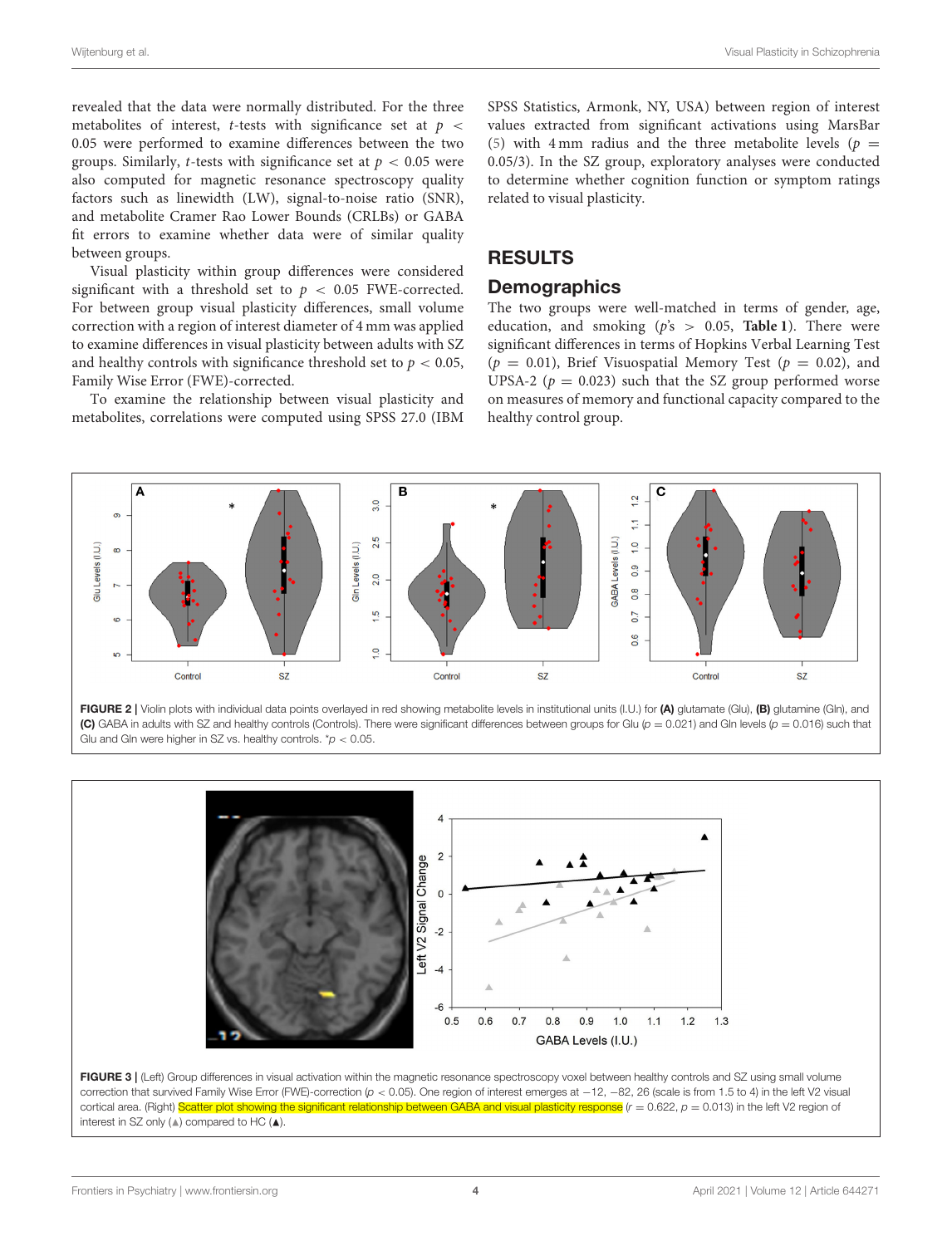<span id="page-4-0"></span>

|     |  |  | <b>TABLE 3</b>   Correlations between left V2 region of interest (ROI) and metabolites in |
|-----|--|--|-------------------------------------------------------------------------------------------|
| SZ. |  |  |                                                                                           |

|                           |      | p-value  |
|---------------------------|------|----------|
| Left V2 ROI and Glutamate | 0.18 | 0.51     |
| Left V2 ROI and Glutamine | 0.23 | O 42     |
| Left V2 ROI and GABA      | 0.62 | $0.013*$ |

 $^{\star}D < 0.05/3.$ 

## MRS

**[Table 2](#page-2-1)** summarizes mean metabolite levels and quality factors. One PR-STEAM dataset was not acquired, and three GABA datasets were excluded due to fit error > 15%. All glutamate and glutamine CRLBs from both healthy controls and SZ were <20 or 30%, respectively. Overall, data were of excellent quality in both groups, and there were no significant differences between groups for linewidth, signal-to-noise ratio, glutamate CRLB, glutamine CRLB, or GABA fit error ( $p's > 0.05$ ). There were significant differences between healthy controls and SZ for glutamate ( $p =$ 0.021) and glutamine levels ( $p = 0.016$ ) such that glutamate and glutamine levels were higher in SZ compared to healthy controls as shown in **[Figure 2](#page-3-0)**. There were no differences in GABA levels between groups ( $p = 0.22$ ).

## fMRI

For the healthy control group, visual plasticity was observed in dorsal V2 and V3 and positively related to glutamine with details reported elsewhere [\(11\)](#page-6-7). There were no significant regions of interest showing visual plasticity in the SZ group that survived FWE-correction. The opposite contrast of pre-high frequency stimulation vs. post-high frequency stimulation yielded no significant regions in both healthy controls and SZ.

Between group differences in visual plasticity were observed in left V2 with region of interest at  $-12$ ,  $-82$ , 26 ( $p = 0.003$  FWEcorrected,  $T = 3.72$ ) such that healthy controls had greater visual plasticity compared to SZ (**[Figure 3](#page-3-1)**).

## Regression Analyses

As previously described by Wijtenburg et al. [\(11\)](#page-6-7), higher glutamine was related to greater visual plasticity in healthy controls. In SZ, there were no significant regions of interest that demonstrated visual plasticity therefore the relationships between glutamine, glutamate, or GABA with visual plasticity were not assessed. However, the left V2 region of interest from the group difference analysis was significantly correlated with GABA in the SZ group ( $r = 0.622$ ,  $p = 0.013$ ) with significance set to p = 0.05/3 for the 3 metabolites of interest (**[Table 3](#page-4-0)**). Higher levels of GABA were associated with greater visual plasticity response in the left V2 region of interest in SZ.

# Correlations With Cognitive Function and Symptom Ratings

Since visual plasticity was not observed in any regions of interest in adults with SZ, there were no relationships to be

explored between cognitive function and symptom ratings. Using the left V2 region of interest from the group difference analysis, there were no significant relationships between the left V2 region of interest and cognitive function with  $p =$ 0.05/3 (for three cognitive function variables). Further, there was a relationship between visual plasticity in the left V2 region of interest and Brief Negative Symptom Scale score  $(r = -0.510, p = 0.044)$  that did not survive correction for multiple comparisons.

# **DISCUSSION**

This study reports for the first time impaired visual plasticity, assessed with fMRI, in adults with SZ compared to healthy controls. While no significant visual plasticity regions of interest survived FWE correction in SZ, group difference analyses revealed a significant visual plasticity region of interest in the left V2. This visual plasticity response region of interest was positively related to GABA levels in SZ. As a whole, these add to the body of evidence implicating altered LTP-like phenomena in SZ.

The study results add to the growing body of literature surrounding impaired visual plasticity in SZ. The majority of EEG studies examining visual plasticity in SZ and healthy controls utilized a flashing checkerboard during the high frequency stimulation component of the protocol [\(8,](#page-6-4) [13,](#page-6-9) [14\)](#page-6-10). Similarly, the two studies that showed visual plasticity in healthy controls also used the same paradigm as part of a fMRI task [\(9,](#page-6-5) [11\)](#page-6-7). In contrast, a recent paper by Wynn et al. reported comparable visual plasticity in both healthy control and SZ groups using EEG [\(16\)](#page-6-12). There were two major differences between the Wynn et al. study and this study that may account for the different study findings: the high frequency stimulus and the time when low frequency stimulation was sampled post-high frequency stimulation. Wynn et al. used a set of vertical or horizontal gratings and recorded post-high frequency stimulation visual evoked potentials 30 min after the high frequency stimulation. Thus, the differences in high frequency stimulus and sampling intervals could account for the differing results.

One question is whether there was a blunted or complete lack of visual plasticity in the SZ group compared to healthy controls. From the double subtraction analysis, examination of the subject level data in the SZ group revealed that 12 of the 17 subjects did show visual plasticity in visual cortical area V3; however, the finding was significant at  $p < 0.01$ uncorrected. Upon further inspection, there was a difference between participants that had a visual plasticity response and participants that did not have a visual plasticity response on the negative symptom subscale of the Brief Psychiatric Rating Scale ( $p = 0.042$ ) such that participants with a visual plasticity response had greater negative symptom severity than those that did not have a plasticity response. There were no other differences between participants that had a visual plasticity response and participants that did not have a visual plasticity on measures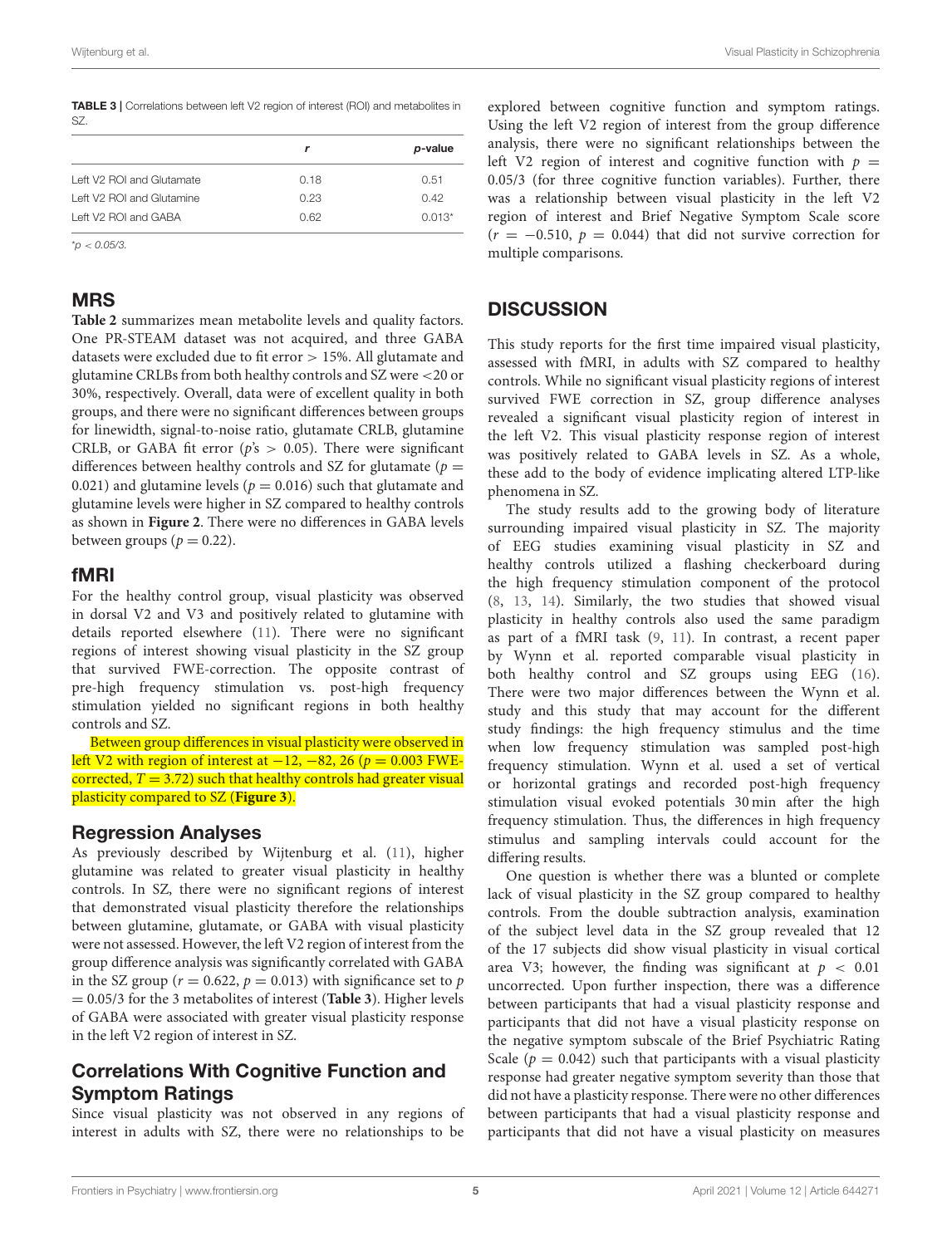of cognitive function, symptom ratings, or chlorpromazine equivalents (all  $p's > 0.05$ ). The varied amount of visual plasticity in the patient group reflects the heterogeneity of the illness.

While there were no relationships between the glutamatergic metabolites with visual plasticity in SZ, there were significantly higher levels of glutamate and glutamine in SZ compared to healthy controls in the occipital cortex. Three previous studies in the occipital cortex region over a range of illness durations have not found any glutamate to creatine ratio or glutamate+glutamine to creatine ratio differences [\(34](#page-7-3)[–36\)](#page-7-4). Our data are the first to show an elevation in these metabolites in the SZ group compared to the healthy control group. This may be due to the fact that our sequence is specifically optimized for glutamatergic metabolite detection; whereas the three previous studies used a spectral editing technique that cannot separate glutamate from glutamine. In terms of GABA in the occipital cortex region, previous study findings are mixed when comparing healthy controls and SZ in that lower GABA to creatine ratio in a SZ group was found in mixed illness duration SZ group [\(34\)](#page-7-3) to no differences in first episode SZ [\(35\)](#page-7-5) or chronic group when removing those on anticonvulsants [\(36\)](#page-7-4). This study also found no significant GABA differences between healthy controls and SZ. Our previous work in healthy controls suggested that optimal basal levels of Glu and Gln are necessary for plasticity and in particular, higher Gln was related to greater visual plasticity response [\(11\)](#page-6-7). Despite higher levels of glutamate and glutamine, there was no significant visual plasticity in SZ that survived FWE-correction. However, there was one region of interest that was significant at  $p <$ 0.01 uncorrected, but there were no significant correlations between the visual plasticity region of interest in SZ and any of the three metabolites ( $p's > 0.5$ ). Further, there were no significant differences in glutamate, glutamine, or GABA levels between adults with SZ that had visual plasticity and those that did not.

The mechanism underlying the relationship between higher levels of GABA associated with higher visual plasticity in the left V2 in SZ implies that inhibition plays a role in plasticity mechanisms consistent with non-human animal work [\(37](#page-7-6)[–39\)](#page-7-7). In a previous study using less stringent multiple correction criteria for the region of interest analyses, a similar positive relationship between visual plasticity and GABA levels was observed in healthy controls [\(11\)](#page-6-7). Here, a similar relationship observed in SZ suggests GABAergic inhibition may influence excitation necessary for visual plasticity and lower GABA levels consistent with alterations in the GABAergic system are documented in the SZ literature [\(40–](#page-7-8) [42\)](#page-7-9). Examining a rough estimate of excitation/inhibition balance in the occipital cortex (GABA/Glu and GABA/Gln) revealed a trend level difference in GABA/Gln such that GABA/Gln was lower in SZ compared to healthy controls (see **[Supplementary Material](#page-6-26)**). Further, both ratios were related at trend level (see **[Supplementary Material](#page-6-26)**) to higher visual plasticity response in SZ only and not in healthy controls. Given the highly complex nature of excitation/inhibition balance [\(43,](#page-7-10) [44\)](#page-7-11), these exploratory findings plus the main findings of the manuscript must be interpreted with caution given the small sample size. More studies are needed to thoroughly investigate the inhibition/excitation as it relates to visual plasticity in SZ.

There are several limitations to this study. Glutamate and GABA levels measured via magnetic resonance spectroscopy are a reflection of multiple pools involved in neurotransmission and other mechanisms (e.g., protein synthesis, glutathione formation, etc.). All but one of our SZ participants were taking antipsychotic medications at the time of the study, and the exact effects of these medications on visual plasticity remains unknown. A limitation of the study was that visual attention was not assessed during the fMRI portion of scan. While participants were reminded before each run to stare at the crosshair in the middle of the screen, future studies may benefit from incorporating a means of ensuring attention such as a button to a specific stimulus similar to [\(13,](#page-6-9) [16\)](#page-6-12). Another limitation of the study was that post-hoc power calculations revealed that the significant findings were underpowered (61–75%) compared to the standard of 80%. Significant results in this study should be interpreted with caution as further studies are needed with a larger sample size to definitively answer whether visual plasticity is different in SZ and whether baseline metabolite levels in the occipital cortex are related to visual plasticity in SZ. A final limitation is that the adults with SZ are in the chronic phase of the illness, and these study findings may not translate to first episode SZ or those at clinical high risk for psychosis. Future studies are needed to assess visual plasticity response across the illness course.

Thus, this fMRI study tested a visual stimulation paradigm in SZ, and the results further supports several previous EEG studies that show adults with SZ have reduced response to high frequency visual stimulation. The results also show that unlike in healthy controls, glutamatergic levels did not predict plasticity activations in SZ. Future studies may utilize pharmacological or brain stimulation (e.g., TMS) interventions that modulate the glutamatergic or GABAergic systems and potentially improve visual plasticity response.

# DATA AVAILABILITY STATEMENT

The datasets generated in this article are not readily available because anonymized data sharing was not included in the consent form for the study. Requests to access the datasets should be directed to S. Andrea Wijtenburg, [awijtenburg@som.umaryland.edu.](mailto:awijtenburg@som.umaryland.edu)

# ETHICS STATEMENT

The studies involving human participants were reviewed and approved by University of Maryland Institutional Review Board. The patients/participants provided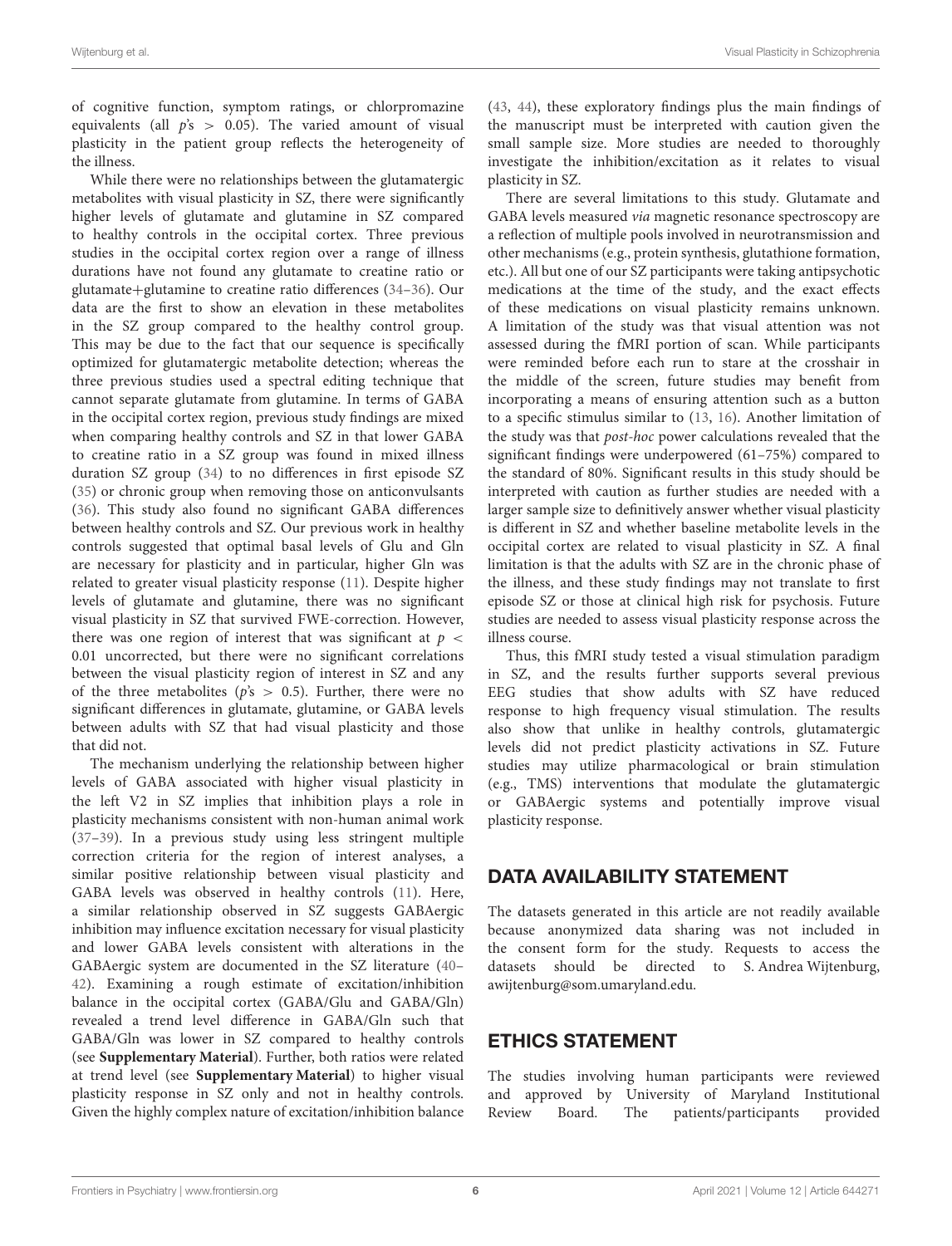their written informed consent to participate in this study.

# AUTHOR CONTRIBUTIONS

LR designed the study. SK collected the data. FK, JW, FG, and HC analyzed the data. LR and SW interpreted the results. SW wrote the manuscript. All authors contributed to the article and approved the submitted version.

# **REFERENCES**

- <span id="page-6-0"></span>1. Butler PD, Javitt DC. Early-stage visual processing deficits in schizophrenia. Curr Opin Psychiatry. (2005) 18:151– 7. doi: [10.1097/00001504-200503000-00008](https://doi.org/10.1097/00001504-200503000-00008)
- 2. Grimes KM, Zanjani A, Zakzanis KK. Memory impairment and the mediating role of task difficulty in patients with schizophrenia. Psychiatry Clin Neurosci. (2017) 71:600–11. doi: [10.1111/pcn.12520](https://doi.org/10.1111/pcn.12520)
- <span id="page-6-1"></span>3. Green MF. Cognitive impairment and functional outcome in schizophrenia and bipolar disorder. J Clin Psychiatry. (2006) 67(Suppl. 9):3–8; discussion 36–42. doi: [10.4088/JCP.1006e12](https://doi.org/10.4088/JCP.1006e12)
- <span id="page-6-2"></span>4. Malenka RC, Bear MF. LTP and LTD: an embarrassment of riches. Neuron. (2004) 44:5–21. doi: [10.1016/j.neuron.2004.09.012](https://doi.org/10.1016/j.neuron.2004.09.012)
- <span id="page-6-25"></span>5. Teyler TJ, Hamm JP, Clapp WC, Johnson BW, Corballis MC, Kirk IJ. Longterm potentiation of human visual evoked responses. Eur J Neurosci. (2005) 21:2045–50. doi: [10.1111/j.1460-9568.2005.04007.x](https://doi.org/10.1111/j.1460-9568.2005.04007.x)
- 6. Bliss TV, Lomo T. Long-lasting potentiation of synaptic transmission in the dentate area of the anaesthetized rabbit following stimulation of the perforant path. J Physiol. (1973) 232:331–56. doi: [10.1113/jphysiol.1973.sp010273](https://doi.org/10.1113/jphysiol.1973.sp010273)
- <span id="page-6-3"></span>7. Meunier CN, Chameau P, Fossier PM. Modulation of synaptic plasticity in the cortex needs to understand all the players. Front Synaptic Neurosci. (2017) 9:2. doi: [10.3389/fnsyn.2017.00002](https://doi.org/10.3389/fnsyn.2017.00002)
- <span id="page-6-4"></span>8. Clapp WC, Kirk IJ, Hamm JP, Shepherd D, Teyler TJ. Induction of LTP in the human auditory cortex by sensory stimulation. Eur J Neurosci. (2005) 22:1135–40. doi: [10.1111/j.1460-9568.2005.04293.x](https://doi.org/10.1111/j.1460-9568.2005.04293.x)
- <span id="page-6-5"></span>9. Clapp WC, Zaehle T, Lutz K, Marcar VL, Kirk IJ, Hamm JP, et al. Effects of long-term potentiation in the human visual cortex: a functional magnetic resonance imaging study. Neuroreport. (2005) 16:1977–80. doi: [10.1097/00001756-200512190-00001](https://doi.org/10.1097/00001756-200512190-00001)
- <span id="page-6-6"></span>10. Porto FH, Fox AM, Tusch ES, Sorond F, Mohammed AH, Daffner KR. In vivo evidence for neuroplasticity in older adults. Brain Res Bull. (2015) 114:56–61. doi: [10.1016/j.brainresbull.2015.03.004](https://doi.org/10.1016/j.brainresbull.2015.03.004)
- <span id="page-6-7"></span>11. Wijtenburg SA, West J, Korenic SA, Kuhney F, Gaston FE, Chen H, et al. Glutamatergic metabolites are associated with visual plasticity in humans. Neurosci Lett. (2017) 644:30–6. doi: [10.1016/j.neulet.2017.02.020](https://doi.org/10.1016/j.neulet.2017.02.020)
- <span id="page-6-8"></span>12. Lahr J, Peter J, Bach M, Mader I, Nissen C, Normann C, et al. Heterogeneity of stimulus-specific response modification-an fMRI study on neuroplasticity. Front Hum Neurosci. (2014) 8:695. doi: [10.3389/fnhum.2014.00695](https://doi.org/10.3389/fnhum.2014.00695)
- <span id="page-6-9"></span>13. Cavus I, Reinhart RM, Roach BJ, Gueorguieva R, Teyler TJ, Clapp WC, et al. Impaired visual cortical plasticity in schizophrenia. Biol Psychiatry. (2012) 71:512–20. doi: [10.1016/j.biopsych.2012.01.013](https://doi.org/10.1016/j.biopsych.2012.01.013)
- <span id="page-6-10"></span>14. Forsyth JK, Bachman P, Mathalon DH, Roach BJ, Ye E, Asarnow RF. Effects of augmenting N-methyl-D-aspartate receptor signaling on working memory and experience-dependent plasticity in schizophrenia: an exploratory study using acute d-cycloserine. Schizophr Bull. (2017) 43:1123– 33. doi: [10.1093/schbul/sbw193](https://doi.org/10.1093/schbul/sbw193)
- <span id="page-6-11"></span>15. D'Souza DC, Carson RE, Driesen N, Johannesen J, Ranganathan M, Krystal JH, et al. Dose-related target occupancy and effects on circuitry, behavior, and neuroplasticity of the glycine transporter-1 inhibitor PF-03463275 in healthy and schizophrenia subjects. Biol Psychiatry. (2018) 84:413– 21. doi: [10.1016/j.biopsych.2017.12.019](https://doi.org/10.1016/j.biopsych.2017.12.019)

## FUNDING

This work was supported by the National Institutes of Health: R01MH094520 and P50MH103222.

## SUPPLEMENTARY MATERIAL

<span id="page-6-26"></span>The Supplementary Material for this article can be found [online at: https://www.frontiersin.org/articles/10.3389/fpsyt.](https://www.frontiersin.org/articles/10.3389/fpsyt.2021.644271/full#supplementary-material) 2021.644271/full#supplementary-material

- <span id="page-6-12"></span>16. Wynn JK, Roach BJ, McCleery A, Marder SR, Mathalon DH, Green MF. Evaluating visual neuroplasticity with EEG in schizophrenia outpatients. Schizophr Res. (2019) 212:40–6. doi: [10.1016/j.schres.2019.08.015](https://doi.org/10.1016/j.schres.2019.08.015)
- <span id="page-6-13"></span>17. Foxe JJ, Yeap S, Leavitt VM. Brief monocular deprivation as an assay of shortterm visual sensory plasticity in schizophrenia—"the binocular effect". Front Psychiatry. (2013) 4:164. doi: [10.3389/fpsyt.2013.00164](https://doi.org/10.3389/fpsyt.2013.00164)
- <span id="page-6-14"></span>18. Andrade GN, Butler JS, Peters GA, Molholm S, Foxe JJ. Atypical visual and somatosensory adaptation in schizophrenia-spectrum disorders. Transl Psychiatry. (2016) 6:e804. doi: [10.1038/tp.2016.63](https://doi.org/10.1038/tp.2016.63)
- <span id="page-6-15"></span>19. Goncalves-Ribeiro J, Pina CC, Sebastiao AM, Vaz SH. Glutamate transporters in hippocampal LTD/LTP: not just prevention of excitotoxicity. Front Cell Neurosci. (2019) 13:357. doi: [10.3389/fncel.2019.00357](https://doi.org/10.3389/fncel.2019.00357)
- <span id="page-6-16"></span>20. Wijtenburg SA, Yang S, Fischer BA, Rowland LM. In vivo assessment of neurotransmitters and modulators with magnetic resonance spectroscopy: application to schizophrenia. Neurosci Biobehav Rev. (2015) 51:276– 95. doi: [10.1016/j.neubiorev.2015.01.007](https://doi.org/10.1016/j.neubiorev.2015.01.007)
- <span id="page-6-17"></span>21. Arima-Yoshida F, Watabe AM, Manabe T. The mechanisms of the strong inhibitory modulation of long-term potentiation in the rat dentate gyrus. Eur J Neurosci. (2011) 33:1637–46. doi: [10.1111/j.1460-9568.2011.07657.x](https://doi.org/10.1111/j.1460-9568.2011.07657.x)
- <span id="page-6-18"></span>22. Overall JE, Gorham DR. The brief psychiatric rating scale. Psychol Rep. (1962) 10:799–812. doi: [10.2466/pr0.1962.10.3.799](https://doi.org/10.2466/pr0.1962.10.3.799)
- <span id="page-6-19"></span>23. Kirkpatrick B, Strauss GP, Nguyen L, Fischer BA, Daniel DG, Cienfuegos A, et al. The brief negative symptom scale: psychometric properties. Schizophr Bull. (2011) 37:300–5. doi: [10.1093/schbul/sbq059](https://doi.org/10.1093/schbul/sbq059)
- <span id="page-6-20"></span>24. Patterson TL, Goldman S, McKibbin CL, Hughs T, Jeste DV. UCSD performance-based skills assessment: development of a new measure of everyday functioning for severely mentally ill adults. Schizophr Bull. (2001) 27:235–45. doi: [10.1093/oxfordjournals.schbul.a006870](https://doi.org/10.1093/oxfordjournals.schbul.a006870)
- <span id="page-6-21"></span>25. Nuechterlein KH, Green MF, Kern RS, Baade LE, Barch DM, Cohen JD, et al. The MATRICS consensus cognitive battery, part 1: test selection, reliability, and validity. Am J Psychiatry. (2008) 165:203-13. doi: [10.1176/appi.ajp.2007.07010042](https://doi.org/10.1176/appi.ajp.2007.07010042)
- <span id="page-6-22"></span>26. Kern RS, Nuechterlein KH, Green MF, Baade LE, Fenton WS, Gold JM, et al. The MATRICS consensus cognitive battery, part 2: co-norming and standardization. Am J Psychiatry. (2008) 165:214–20. doi: [10.1176/appi.ajp.2007.07010043](https://doi.org/10.1176/appi.ajp.2007.07010043)
- <span id="page-6-23"></span>27. Wijtenburg SA, Knight-Scott J. Very short echo time improves the precision of glutamate detection at 3T in 1H magnetic resonance spectroscopy. J Magn Reson Imaging[. \(2011\) 34:645–52. doi: 10.1002/jmri.](https://doi.org/10.1002/jmri.22638) 22638
- 28. Wijtenburg SA, Gaston FE, Spieker EA, Korenic SA, Kochunov P, Hong LE, et al. Reproducibility of phase rotation STEAM at 3T: Focus on glutathione. Magn Reson Med. (2014) 72:603–9. doi: [10.1002/mrm.24959](https://doi.org/10.1002/mrm.24959)
- 29. Bustillo JR, Rediske N, Jones T, Rowland LM, Abbott C, Wijtenburg SA. Reproducibility of phase rotation stimulated echo acquisition mode at 3T in schizophrenia: emphasis on glutamine. Magn Reson Med. (2016) 75:498– 502. doi: [10.1002/mrm.25638](https://doi.org/10.1002/mrm.25638)
- <span id="page-6-24"></span>30. Wijtenburg SA, Near J, Korenic SA, Gaston FE, Chen H, Mikkelsen M, et al. Comparing the reproducibility of commonly used magnetic resonance spectroscopy techniques to quantify cerebral glutathione. J Magn Reson Imaging. (2019) 49:176–83. doi: [10.1002/jmri.26046](https://doi.org/10.1002/jmri.26046)